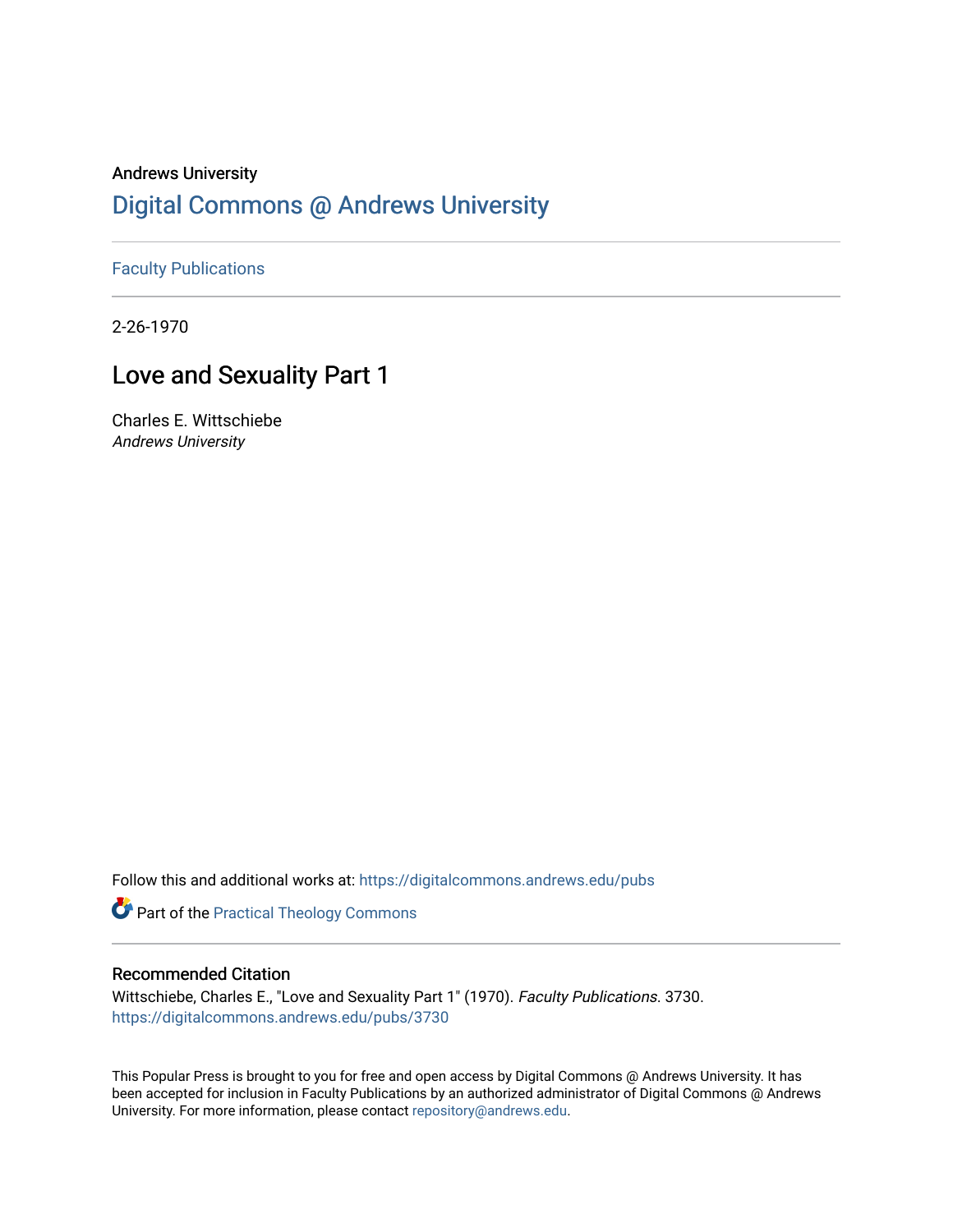not only the most explicit I've ever seen, but also—and how can this be said with**out sounding odd?—the most truly sexual. It is simply a seduction, beautifully and, delicately done." The director, she says, "creates: In this movie ... an entire atmosphere of women ... so that within**  $\text{that}$  **context inothing is bizarre or stringe, not even a crowded lesbian nightclub."** *Vogue, Jan.* **15, 1969, p. 100.** 

**Yet despite the worldly sophistication**  *• that* **can write such a review, demonism and witchcraft have been drawn on for horror and sensationalism. A recent film relates the "birth of a mortal Satan through an;** *innocent* **girl at the mercy of a pack**, **of 'maddened witches. There is nudity, profanity, vulgarity, intimate sex scenes, orgiastic episodes, but most of all madness. Curiously, and this may sound somewhat mad itself, the movie**  is something of a classic in that it reflects **the psychedelic theme of our times." I an quoting Vernon Scott, Hollywood**  correspondent for the United Press. He **continued: "Perhaps it is a sign of our timeS, but the audience reaction to the nudity and sex shots was nil. . . . The genuinely important** *aspect* **of . . . the picture [is that it] reflects humanity here**  and now."-South Bend *Tribune*, June 17, 1968, p. 12.

**This picture and others like it repre**sent the nadir of taste and practice in **the film industry. The question facing any in the world now is this, What do a do next to titillate our** senses?

**'Inrbe-",literary" world, many novelists seem 'to 'feel that gutter-level vocabu laries and: Clinical details of sexual epi**sodes will create the realism and integ**rity that can lift ;their "works" from obscenity to art :Others evidently ;write what will sell well. In a recent issue of the** *Ladies" Home Journal an* **excerpt**  was published from a current novel of **a woman author whose first was recently on the best-seller list for 65 wet: and**  sold more than 8 million copies. Nat**urally, it has already appeared as a MO'smg picture.** 

SEUNAL

ā

#### **Obscenity or Art?**

The editors, in introducing a portion **of the new hook, said that the first novel's success was not entirely due to its "sensuality and** *candiii." Yet at the*  **same time they say that literary and film mores have moved so far and so fast that a novel by this author would today be**  considered "tepid stuff indeed."

The television industry has more and **more programs that' ate becoming in. creasingly vulgarly . 0explicit in their ,**  treatment of sex. What used to be suggestive is now standard fare, and whole**some programs more. and! more stand out like small islands in a vast ocean; Humor**  becomes the medium by which most of **the questionable material is transmitted' —evidently 'dirty" ' and "joke" cancel each other out.** 

Up to this point I have used the word *sex,* **but it is with reluctance, since;**  word has taken on much negative and